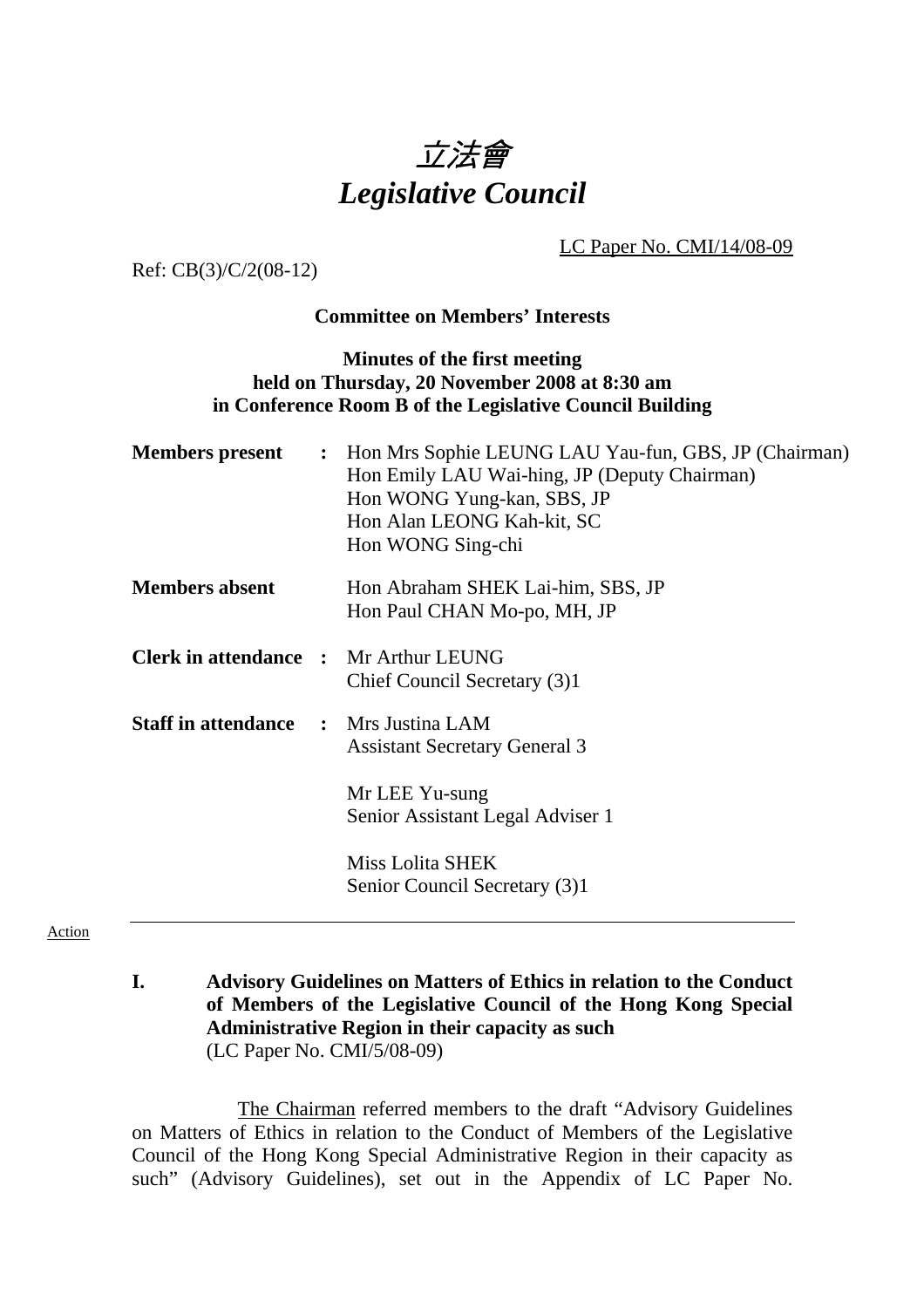CMI/5/08-09, which had been issued to all Legislative Council (LegCo) Members by the Committee on Members' Interests (CMI) of the Third LegCo. She invited members to consider the following amendments proposed by the Secretariat to the draft Advisory Guidelines:

- (a) paragraphs (3) and (4) be removed from the draft Advisory Guidelines, since the substance of the two paragraphs had already been reflected in Rule 83 (Registration of interests), 83A (Personal Pecuniary Interest to be Disclosed) and 84(1) and (1A) (Voting or Withdrawal in case of Direct Pecuniary Interest) of the Rules of Procedure (RoP), and sanctions for failure to comply with any of the rules were already provided in RoP 85;
- (b) paragraph (7) be removed, as amendments had been made to RoP in 2006 setting out the specific conduct required of Members in making claims for reimbursement of the operating expenses or applications for advance of operating funds (RoP 83AA), empowering CMI to consider and investigate related complaints (RoP 73(1)(ca)) and providing for sanctions for failure to comply with RoP 83AA (RoP 85); and
- (c) the headings of "General Standards" and "Specific Standards" be deleted, and the sub-paragraphs under paragraphs (1) and (6) be set out as separate paragraphs.

2. Regarding the proposed amendment to remove paragraphs (3) and (4) from the Advisory Guidelines, the Clerk added that as these paragraphs were just restating the relevant rules in RoP, the inclusion of the paragraphs in the Advisory Guidelines might have the undesirable effect of misleading Members into thinking that these rules were advisory in nature.

3. Regarding the proposed amendment to delete the headings of "General Standards" and "Specific Standards" in the Advisory Guidelines, Mr Alan LEONG asked why the guidelines were grouped under the two headings in the first place. The Clerk replied that CMI had followed the practice adopted by the Parliament of the United Kingdom when it first drew up the Advisory Guidelines in 1995.

4. Members agreed to the aforesaid amendments proposed by the Secretariat. Ms Emily LAU suggested that since there were quite a number of new Members in the current LegCo, who might be unfamiliar with the background to the formulation and the nature of the Advisory Guidelines,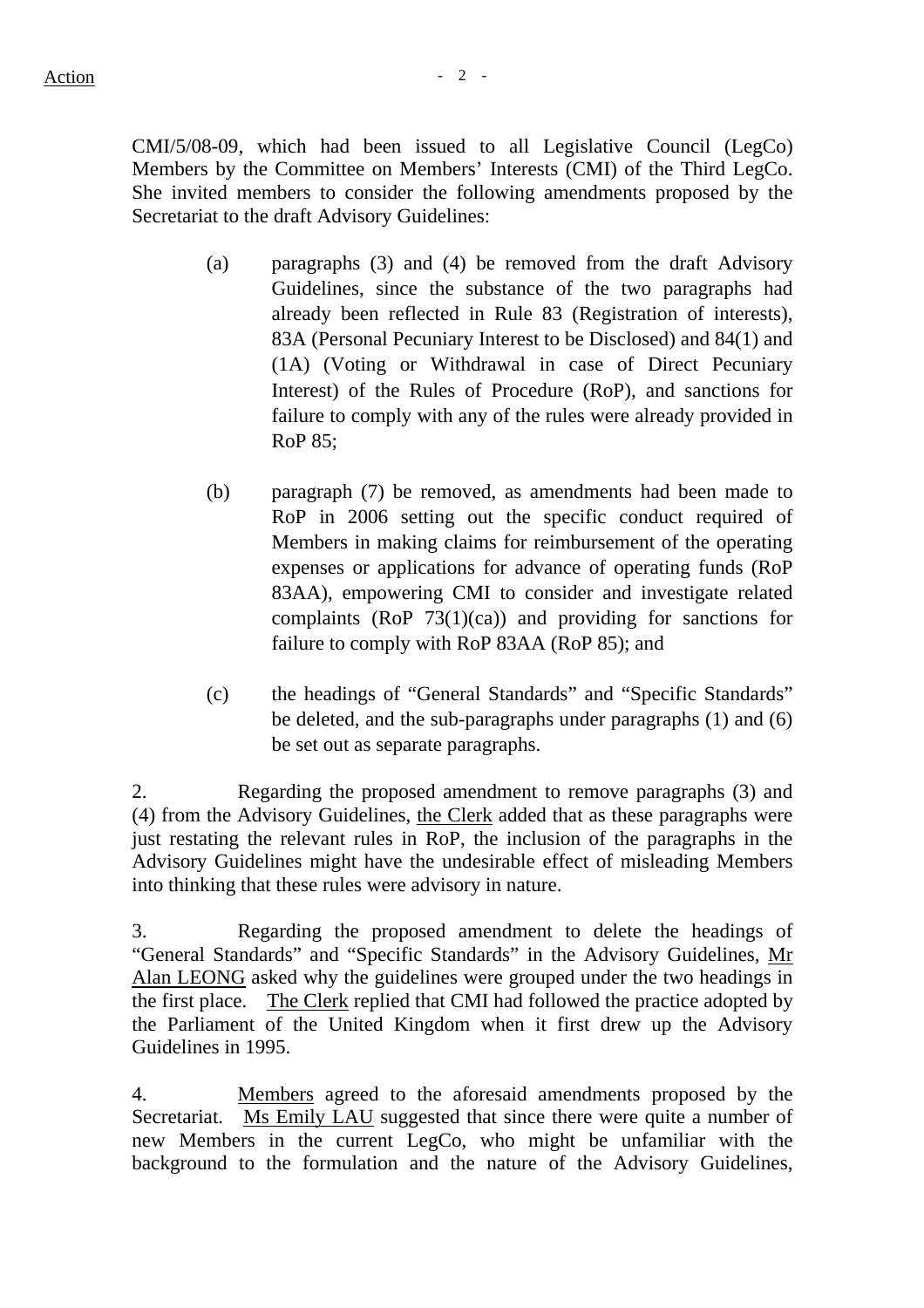arrangements might be made for the Chairman to speak on the revised Advisory Guidelines at a House Committee meeting or Council meeting. Mr WONG Yung-kan suggested that all Members be consulted on the revised draft Advisory Guidelines before they were finalized. Mr Alan LEONG proposed that a circular be issued to all Members explaining the amendments made to the Advisory Guidelines and seeking their views on the Advisory Guidelines. Members agreed to these proposals.

LegCo Secretariat 5. The Chairman asked the Secretariat to revise the draft Advisory Guidelines accordingly and then circulate them to members for further comments. After incorporating members' further comments (if any), the Secretariat should issue them to all Members for comments.

> **II. The procedure of the Committee on Members' Interests for handling complaints received in relation to the registration or declaration of Members' interests or Members' claims for reimbursement of operating expenses or applications for advance of operating funds**

(LC Paper No. CMI/6/08-09)

6. The Chairman referred members to the draft "Procedure for the Committee on Members' Interests for handling complaints received in relation to the registration or declaration of Members' interests or Members' claims for reimbursement of operating expenses or applications for advance of operating funds" (the Procedure), set out in the Appendix of LC Paper No. CMI/6/08-09, which had been issued to all Members by the CMI of the Third LegCo.

7. Members did not propose any amendment to the draft Procedure. Ms Emily LAU suggested that, similar to the arrangement agreed for the revised draft Advisory Guidelines, all Members be consulted on the draft Procedure before it was finalized. She further suggested that the consultation on the revised draft Advisory Guidelines and the draft Procedure should be conducted at the same time. Given the importance of the two documents, arrangements should also be made for the Chairman to speak on them either at a House Committee meeting or Council meeting. Members agreed.

8. Mr WONG Sing-chi enquired whether the draft Procedure had ever been put to use. The Clerk replied that when CMI of the Third LegCo investigated in late 2004 the case of a Member's failure to register registrable interests with the Clerk to LegCo pursuant to RoP 83, it had made reference to the 1999 version of the Procedure. CMI then revised the Procedure in 2006, which had not been put to use since then.